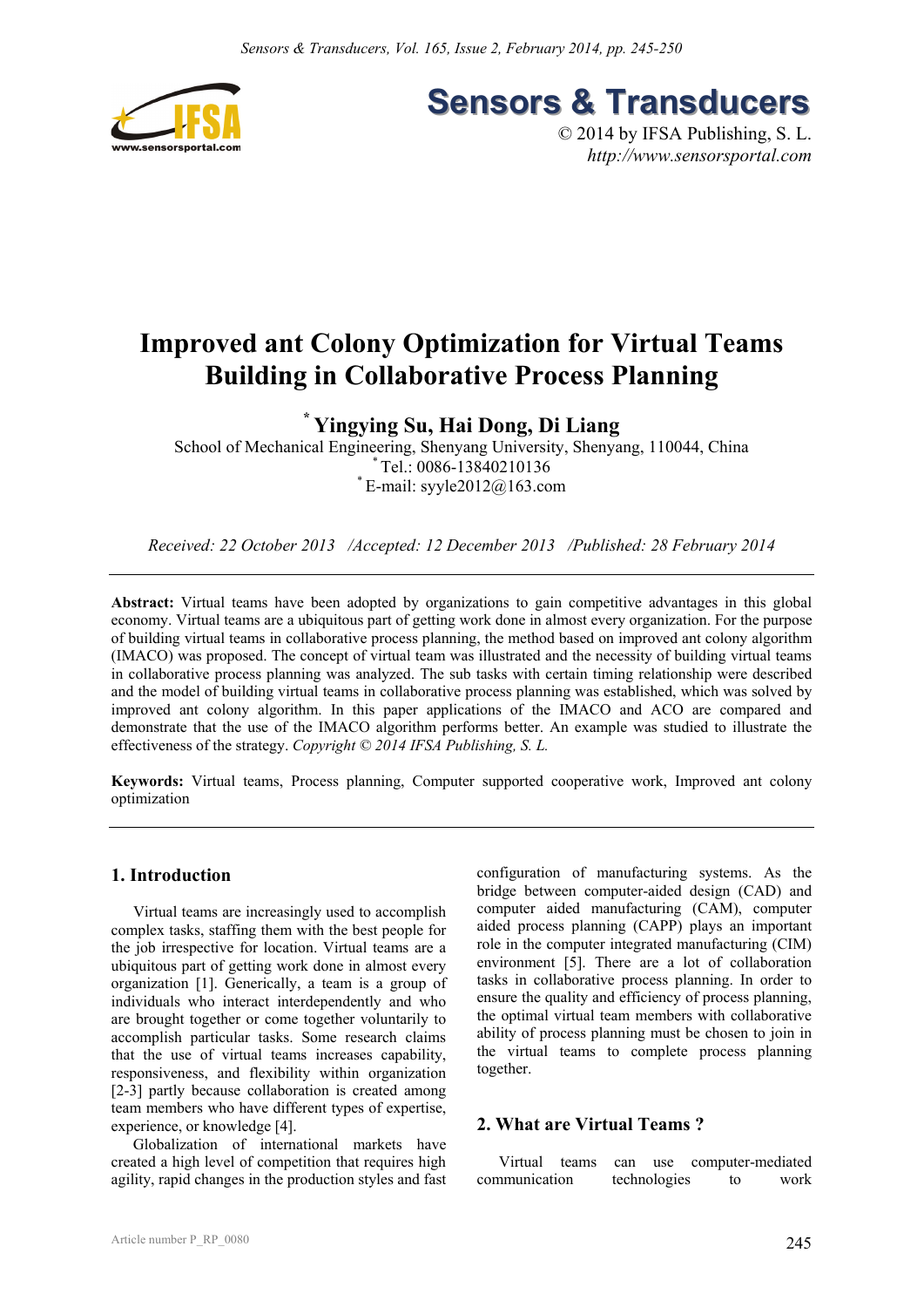interdependently across space, time, and organizational boundaries [6]. Virtual team members may be located across the office, but almost as easily across the country or the world, and may rarely or perhaps never meet face to face. Townsend, DeMarie and Hendrickson [7] characterize virtual teams as groups of geographically and/or organizationally dispersed coworkers that are assembled using a combination of telecommunications and information technologies to accomplish an organizational task.

Virtual teams usually have a definable and limited membership, and the members may be geographically dispersed after the tasks finish. The members of the team depend on computer-mediated communication rather than face-to-face communication to accomplish their work.

An important advantage of virtual teams is that team members are able to collaborate and communication irrespective of time and location. Recent development of information and communication technology enables organizations to pull resources from all over the world via virtual teams. Virtual team members must communicate and collaborate to solve problems, to continue the work process, and to produce a product or service, just as any team does. Computer-mediated communication technologies also enable organizations or groups to use virtual or networked teams, which has profoundly changed how organizational members collect and distribute data and has also changed the dynamics and relationships between organizational members.

The members of the virtual teams function interdependently, usually with a shared sense of purpose that is either given to them or constructed by the team itself. The members of the virtual teams may be geographically dispersed and predominately rely on computer-mediated communication rather than face-to-face communication to accomplish their tasks. The highest degree of virtuality is when all members work apart from each other in distant locations and only communicate and interact through computer-mediated communication or other distance communication technologies.

# **3. Description of Virtual Teams Building in Collaborative Process Planning**

The whole flow of virtual teams building in collaborative process planning includes ten steps and is shown by Fig. 1.



**Fig. 1.** Flow of virtual team building in collaborative process planning.

Get the task order.

An organization gets a task order and analyzes market opportunity to confirm collectivity goals of virtual teams building.

Divide the task.

This step is determined by the organizator of virtual teams, who divides the whole task into several sub-tasks with certain timing relationship according to the complexity, experience and demand of manufacturing of the task in process planning.

#### Analyze market demand.

Strategic partnership relationship is established based on trust, collaboration and open communication in the process of virtual teams building and the market environment must be analyzed.

The aim of analyzing market demand is find out overt or covert demand of virtual teams members.

• Build the selection target and principle of virtual teams members.

There are many factors of the influence to members selection of virtual teams. The substantive goals should be built according to the demand of manufacturing, for example, low cost, high efficiency and so on.

Call for bids.

The decomposed sub tasks are put on the network, including the requirements of processing time, cost, quality and so on.

When the persons with the ability above mentioned find the bidding information and send out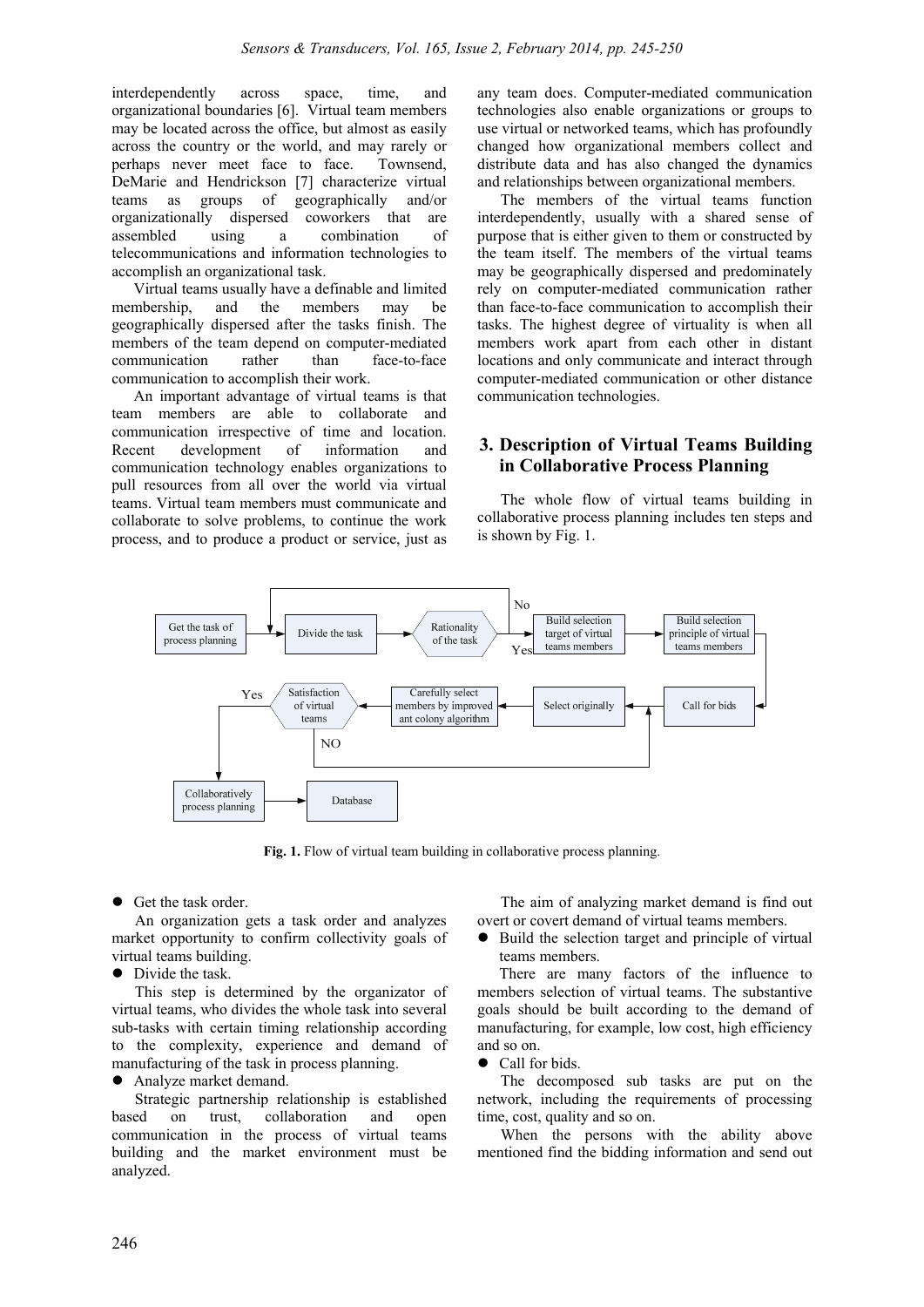their information and corresponding ability evaluation.

• Select originally.

The persons who do not have the ability to complete the task are screened and this work was done by the organization of virtual teams.

• Carefully select members.

After the primaries, each sub task has several candidates and improved ant colony algorithm is chosen to select virtual team members to build the virtual teams.

Collaboratively process planning.

After the establishment of virtual teams, members can work collaboratively to complete the task of process planning.

Take members selection of virtual teams for five sub tasks as an example. There are several candidates for each sub task, which is shown by fig. 2. Where  $n_i$  ( $i \in [1,5]$ ) is the sub task,  $u_{ii}$  is the candidate, *i* is the number of sub tasks and *j* is corresponding number of the members for each sub task.



**Fig. 2.** Tasks and enterprises of members selection in collaborative process planning.

The total task of process planning is composed with several sub tasks, which are shown by a path. Each sub task is connected with the node to form a collaborative chain network. Each sub task is corresponding with several candidates. The most suitable members are selected for each sub task to constitute virtual teams and complete tasks of process planning.

Comprehensive abilities of process planning should be considered in the Selection of members of virtual teams. The time, cost, quality and Comprehensive abilities of process planning are chosen as the optimization objectives, in which the time and cost include process planning and manufacture of two parts.

The model of virtual teams building can be described as follows. The shortest path with the lowest cost, the shortest period, the best quality and the lowest production load rate is in search in the directed graph with sub tasks of process planning. The candidates in this path are members of virtual teams. Therefore, it is a multi-objective optimization problem. Improved ant colony algorithm is chosen to solve the problem of virtual teams building and select members of virtual teams.

#### **4. Model Construction of Virtual Teams Building**

Four important evaluation indexes are considered in virtual team building of collaborative process planning, which are the cost *Ctotal*, the time *Ttotal*, the quality *Q* and comprehensive ability *A* of process planning for members. Let *Cpr* and *Tpr* respectively represent the cost and time of process planning for candidate members.  $C_{tr}$ ,  $T_{tr}$  respectively show transportation cost and transportation time. The optimization objective function according to four targets above-mentioned is shown by Eq. (1)-(4).

$$
\min \ C_{\text{total}} = \min \left( C_{\text{pr}} + C_{\text{tr}} \right) = \min \left( \sum_{i=1}^{s} \sum_{j=1}^{m} \frac{C_i \left( j \right) + C_{j,j+1}}{C_{\text{max}}} \cdot \text{matched}_{ij} \right),\tag{1}
$$

$$
\min \ T_{\text{total}} = \min \left( T_{\text{pr}} + T_{\text{pr}} \right) = \min \left( \sum_{i=1}^{s} \sum_{j=1}^{m} \frac{T_i(j) + T_{j,j+1}}{T_{\text{max}}} \cdot \text{matched}_{ij} \right) \tag{2}
$$

$$
\min \ Q = \min \left( \sum_{i=1}^{s} \sum_{j=1}^{m} \left( 1 - Q_i(j) \right) \cdot \text{matched}_{ij} \right), \tag{3}
$$

$$
\min \ \mathbf{A} = \min \left( \sum_{i=1}^{s} \sum_{j=1}^{m} \left( 1 - A_i \left( j \right) \right) \cdot \text{matched}_{ij} \right), \tag{4}
$$

where *s* and *m* respectively represent the sub task and corresponding candidate enterprises. The cost and time of process planning and manufacture to candidate member  $u_{ij}$  for the sub task  $n_{i+1}$  is  $C_i(j)$  and  $T_i(j)$ .  $C_{j,j+1}$  and  $T_{j,j+1}$  respectively express transportation cost and time for the members form the sub task  $n_i$  to  $n_{i+1}$ . The max cost and longest time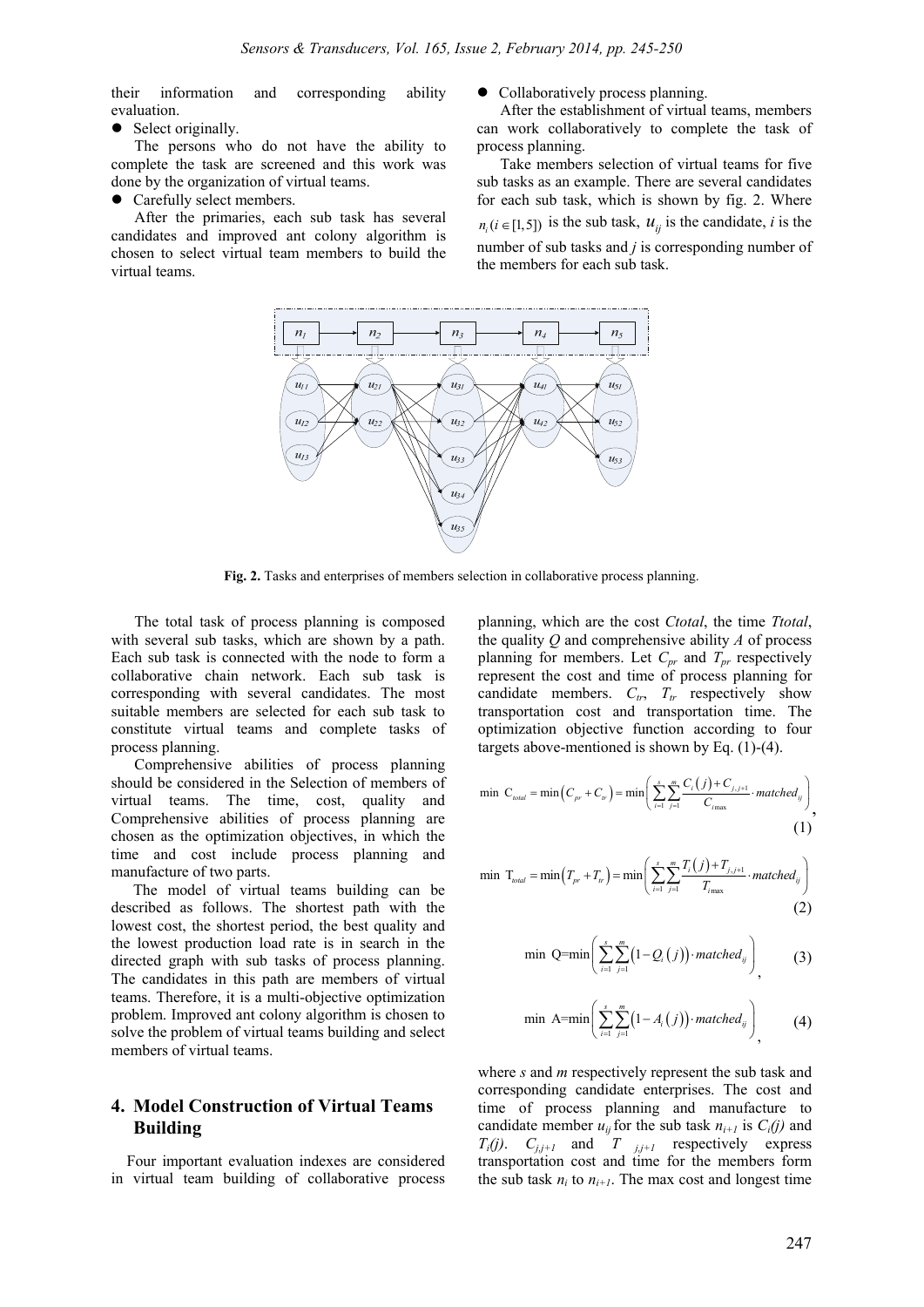for candidate members completing the sub task  $n_i$  are shown by *Cimax* and *Timax*. The quality of process planning for  $u_{ij}$  completing  $n_i$  is represented by  $Q_i(i)$ and  $Q_i(i) \in [0, 1]$ .  $A_i(i)$  shows the comprehensive ability of process planning for candidate member  $u_{ii}$ and  $A_i(j) \in [0, 1]$ . The meanings of  $\int^{matched_{ij}}$  is shown by Eq.  $(5)$ .

$$
matched_{ij} = \begin{cases} 1 & \text{candidate member } u_{ij} \text{ is selected} \\ 0 & \text{otherwise} \end{cases} \tag{5}
$$

Finally the multi-objective problem is transformed into single objective problem. The model of member selection of virtual team in process planning is shown by Eq. (6).

$$
\min \mathbf{F} = \omega_1 \cdot C_{\text{total}} + \omega_2 \cdot T_{\text{total}} + \omega_3 \cdot Q + \omega_4 \cdot A
$$
\n
$$
\sum_{\text{S.t.}} T_{i+1\_start} \ge T_{i\_start} + T_i(j)
$$
\n
$$
\max \sum_{i=1}^{n} \sum_{j=1}^{m} T_i(j) \le T_{\text{total}}
$$
\n
$$
\max \sum_{i=1}^{n} \sum_{j=1}^{m} C_i(j) \le C_{\text{total}}
$$
\n(6)

The weight is represented by  $\omega_k$  and  $\sum_{k=1}^{k}$  $\sum_{k=1}^{\infty} \omega_k = 1$ . The first constraint shows start time  $T_{i+1}$  start of  $n_{i+1}$  is bigger than the sum of start time  $T_{i\_start}(j)$  of  $n_i$  and machining time. The second and third constraint respectively represent the total time constraint  $T_{\text{total}}$ and cost constraint  $C_{\text{total}}$ .

# **5. Model Solving of Virtual Teams Building by Improved Ant Colony Optimization**

Virtual starting point *vStart* is added in front of the initial sub-task and the execution time is zero. The execution of the sub task starts from *vStart.* Place the *M* ants in the *vStart* node at the initial time. Then the *M* ants start routing and select a member in each task. When all the ants finish all the tasks, the set formed by members of sub tasks is built [8].

All candidate members  $u_{ij}$  of sub-task  $n_i$  constitute solution space of team members selection. The candidate members for each sub-task are continuous subset. The ants can move toward a fixed target in each iteration of ant colony algorithm.

#### **5.1. Rules of Virtual Team Building**

The ant, for example  $h$  ( $h=1, 2, ..., M$ ), transfers the direction according to the edge of the pheromone quantity in the optimization process. The ants pass the candidate members which are then selected to team members of completing corresponding tasks.

 $\tau_{jk}(t)$  is residual pheromone on directed line (*j*, *k*) of candidate member  $u_{ij}$  for the sub task  $n_i$  to the next  $u_{i+l,k}$  for  $n_{i+l}$ .  $P_{ik}^{h}(t)$  is the probability of selecting members  $u_{i+1,k}$  for the ant in the *T* traversal. The formula of state transition probability is shown by Eq. (7).

$$
P_{jk}^{h}(t) = \begin{cases} \frac{\left[\tau_{jk}(t)\right]^{a} \cdot \left[\mathcal{Y}_{F_{jk}}\right]^{b}}{\sum_{\text{seudowed}_{h}} \left[\tau_{js}(t)\right]^{a} \cdot \left[\mathcal{Y}_{F_{jk}}\right]^{b}}, & k \in allowed_{h} \\ 0, & \text{otherwise} \end{cases}
$$
(7)

where *allowedh* is the candidate members set to the sub task  $n_{i+1}$  for the ant *h* in the iterative process.  $1/F_{jk}$  is the heuristic function and  $F_{jk}$  is the defined as the objective function value from the sub task  $u_{ii}$  to  $u_{i+1,k}$ .  $\alpha$  and  $\beta$  are adjustable parameters.

#### **5.2. Rules of Pheromone Updating**

Pheromone updating is an important process of ant algorithm. When an ant completes a tour, the solution may be not the best. When the solution is not the best solution, the passed path of the ant is added into little pheromone amount. If the solution is the best, more pheromone amount is added [8]. If the solution is not the best,  $\Delta \tau_{ik}(t)$  is computed as Eq.(8). If the solution is the best,  $\Delta \tau_{jk} (t)$  is computed as Eq. (9).

$$
\Delta \tau_{jk}(t) = \Delta \tau_{jk}(t) + A\tau \tag{8}
$$

$$
\Delta \tau_{jk}(t) = \Delta \tau_{jk}(t) + \frac{Q}{L_h}
$$
\n(9)

Q is a constant representing pheromone density. *Lh* denotes objective function value of all selected enterprises when an ant *h* completes a tour.

$$
\tau_{jk}\left(t+1\right) = \left(1-\rho\right)\tau_{jk}\left(t\right) + \Delta\tau_{jk}\left(t\right) \tag{10}
$$

where  $\rho$  represents the evaporation of pheromone in each tour completion time and  $\rho \in [0,1]$ .

The strategy of adaptive control is taken to  $\beta$  to prevent local optimum of ant colony algorithm. When the paths of successive generations for optimal ant search are same, the algorithm is trapped into a local convergence and adaptive adjustment to  $\rho$  is in accordance with Eq. (11).

$$
\rho(t+1) = \begin{cases} 0.9 \cdot \rho(t), & 0.9 \cdot \rho(t) > \rho_{\min} \\ \rho_{\min}, & \text{otherwise} \end{cases}
$$
 (11)

where  $P_{min}$  is the minimum of  $P$  and 0.9 in the equation represents volatile restraint parameters.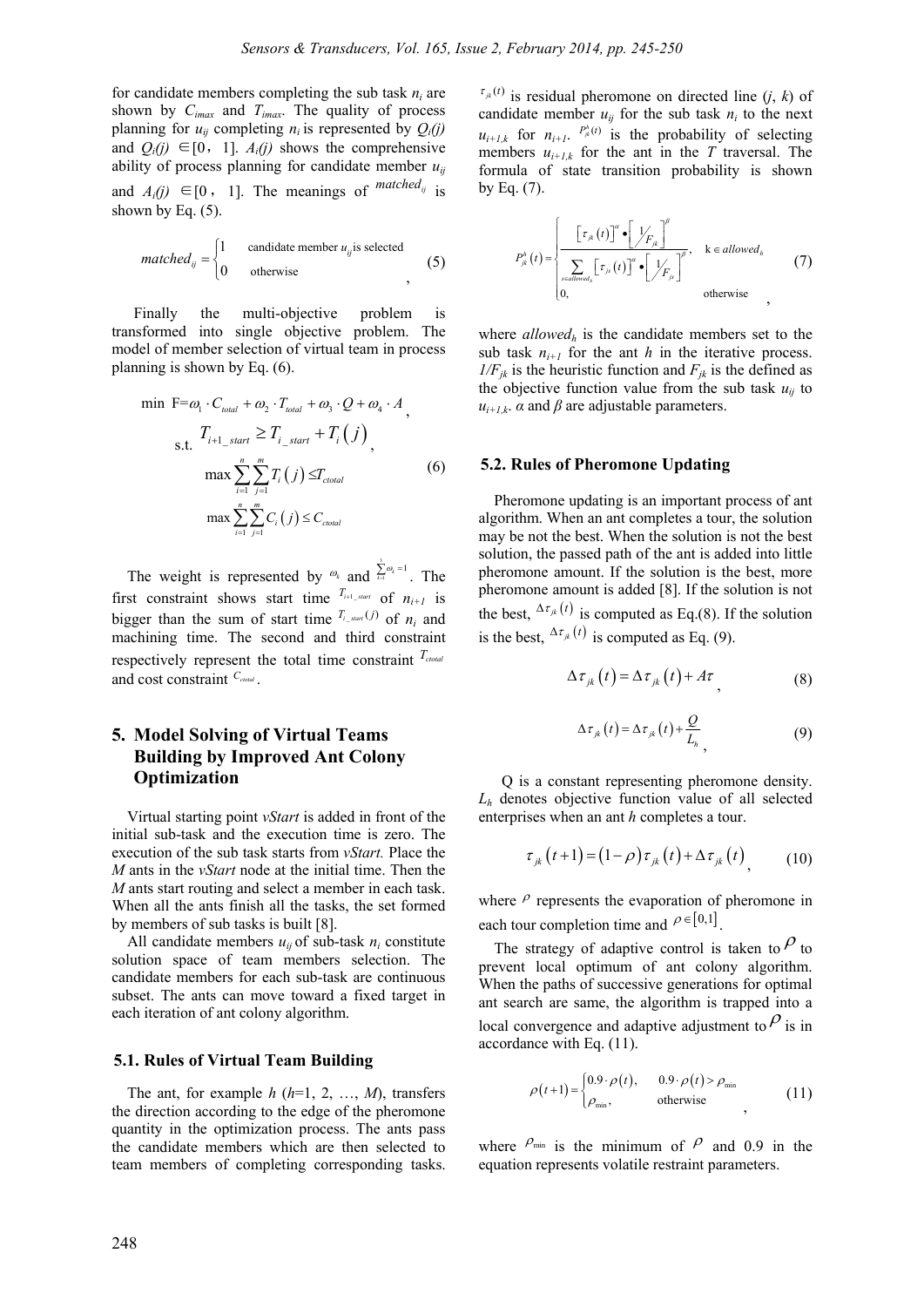#### **5.3. Pheromone Range Restriction**

Pheromone  $\tau_{jk}$  in optimizing path from  $u_{ij}$  to  $u_{i+1,k}$  is restricted from the minimum to the maximum to avoid stagnation problem of ant colony algorithm, that is  $\tau_{\min} \leq \tau_{jk} \leq \tau_{\max}$ . Above all, pheromone update strategy is shown by Eq. (12).

$$
\tau_{jk}(t+1) = \begin{cases} \tau_{\min}, & \tau_{jk}(t) \le \tau_{\min} \\ \text{Eq. (14),} & \tau_{\min} \le \tau_{jk}(t) \le \tau_{\max} \\ \tau_{\max}, & \tau_{jk}(t) \ge \tau_{\max} \end{cases}
$$
 (12)

The Flow chart of improved ant colony algorithm for members selection of virtual teams in collaborative process planning is shown in fig. 3 according to the rules above, which takes sub task as the basic optimizing unit and chooses virtual teams members for each sub task.



**Fig. 3.** Flow chart of improved ant colony algorithm.

### **6. The Example**

Shenyang Blower Group Co., Ltd. is the main enterprise in general machinery industry of Shenyang. The leading products are centrifugal compressor, centrifugal blower and large-scale ventilator. This enterprise gets an urgent order of centrifugal compressor production, which is composed of design and manufacture of spindle, ternary vane wheel and diaphragm coupling. There are not enough persons to complete this task and some tasks are very complex, therefore, the members with excellent process planning ability should be recruited to build the virtual team and collaboratively complete the task. The enterprise bids on Web, constructs the system for the information collection of virtual teams members in B/S construction and adopts improved ant colony algorithm to solve the members selection of virtual teams.

The sub tasks of collaborative process planning in virtual teams building are shown by Table 1. The sums of candidates are 3, 4, 2, 3 and 4 respectively for each sub task. Four aspects are the quality, cost, time and Comprehensive abilities of process planning, which are described by *Q*, *Ctotal*, *Ttotal* and *A*. The parameters of each weight are calculated by Analytic Hierarchy Process, which are 0.42, 0.31, 0.16 and 0.11 respectively. The parameters of each candidate are shown by Table 2.

The programme of improved ant colony algorithm is compiled by Matlab. The number of ants and iterations are respectively set 50 and 200. Other parameters are set as follows.  $\alpha = 3$ ,  $\beta = 1$ ,  $\rho = 0.9$ ,  $Q=0.2$ ,  $\tau_{\min} =0.1$ ,  $\tau_{\max} =10$ ,  $\rho_{\min} =0.1$  and  $A\tau =0.1$ , the targets are constrained and set  $T_{\text{total}} = 16$  and  $C_{\text{total}} = 6500$ .

The optimization calculation is implemented and the optimum members are got, which are  $[u_{12}, u_{21}]$ ,  $u_3$ ,  $u_4$ ,  $u_5$ ,  $u_6$ . The object value changes according to the integrations, which is shown in Fig. 4. ACO (ant colony algorithm) is optimizing curve of the basic ant colony algorithm, and IM-ACO (improved ant colony algorithm) is improved algorithm. The optimal solution can be drawn by the two methods, which is 2.4090. However, ACO requires about 130 generation convergence and IM-ACO only needs about 30 generation. The efficiency is improved obviously.

|  |  |  | <b>Table 1.</b> Collaborative sub-tasks. |  |
|--|--|--|------------------------------------------|--|
|--|--|--|------------------------------------------|--|

| Sub tasks      | <b>Detail</b>                                                   |  |  |  |  |
|----------------|-----------------------------------------------------------------|--|--|--|--|
| $n_I$          | Exploitation of ternary vane wheel with mass flow               |  |  |  |  |
| n <sub>2</sub> | Exploitation of diaphragm coupling                              |  |  |  |  |
| $n_3$          | Exploitation of spindle with high speed and energy conservation |  |  |  |  |
| $n_4$          | Exploitation of weld enclosure series in centrifugal blower     |  |  |  |  |
| n <sub>5</sub> | Exploitation of enclosure in gear booster engine                |  |  |  |  |